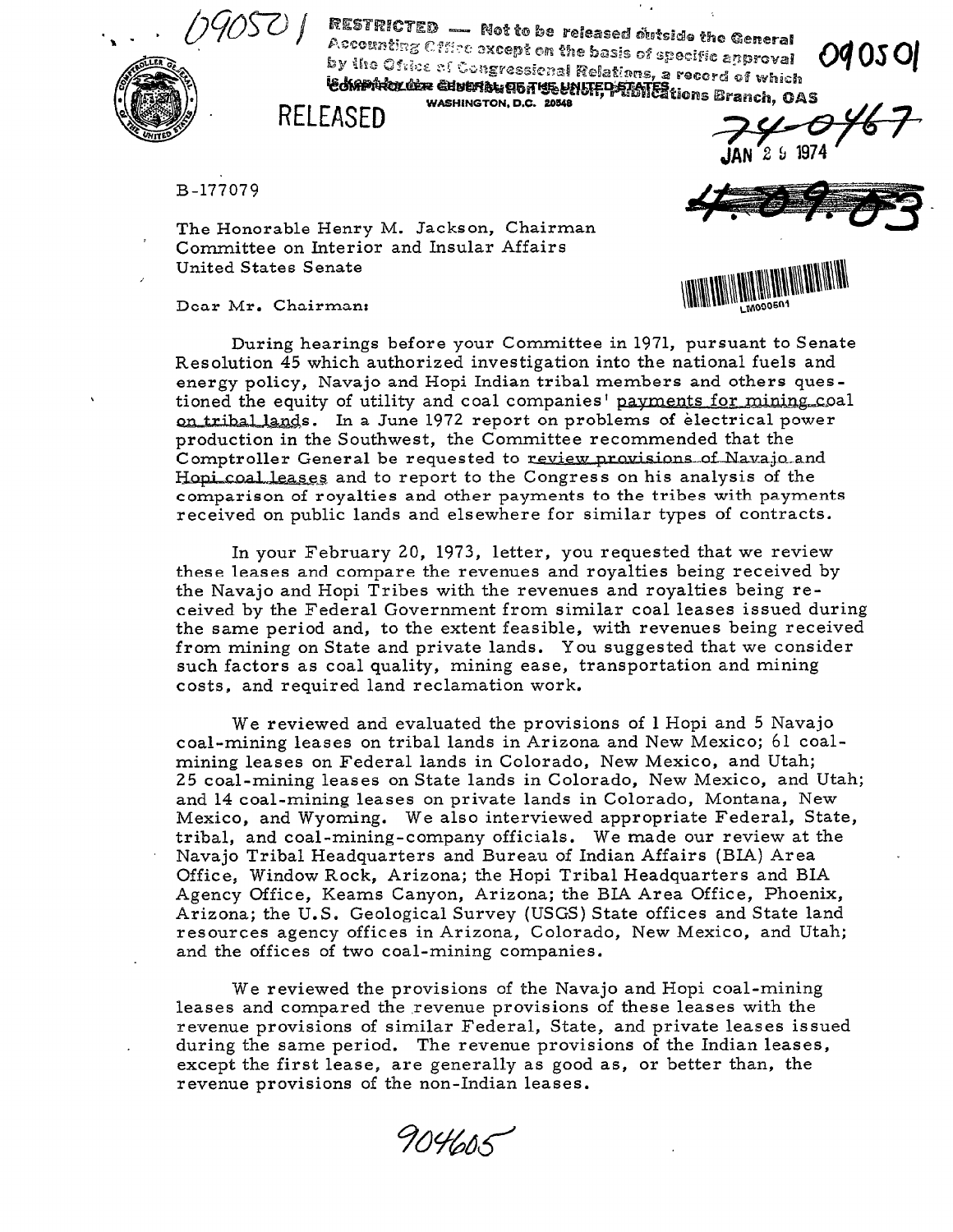The first Indian lease contained royalty rates about the same as Federal leases but not as favorable as those in two State leases issued about the same time. Also, the first Indian lease contained no provision similar to Federal and State leases whereby the revenue rates could be periodically adjusted to enable the Indians to share in the coal's increased value.

# NAVAJO AND HOPI COAL LEASES

The Navajo and Hopi Tribes currently have six leases with utility and coal companies for coal mining on tribal lands.

| $_{\rm Lessor}$          | Lease<br>number                   | Date                                            | Acres<br>leased           |
|--------------------------|-----------------------------------|-------------------------------------------------|---------------------------|
| Navajo                   | 2505<br><sup>a</sup> 2505         | $7 - 26 - 57$<br>$1 - 19 - 62$                  | 24,320<br>549             |
| Navajo<br>Navajo         | <sup>a</sup> 2505<br>8669<br>8580 | $9 - 29 - 65$<br>$5 - 22 - 64$<br>$8 - 28 - 64$ | 6,547<br>11,157<br>24,858 |
| Navajo<br>Hopi<br>Navajo | 9910<br>5743<br>2190              | $6 - 6 - 66$<br>$6 - 6 - 66$<br>$12 - 2 - 68$   | 40,000<br>40,286          |
|                          | $\mathtt{Total}$                  |                                                 | 147,717                   |

## aAmendment.

The 1966 Navajo and Hopi leases are for lands owned jointly by the two the 1966 navajo and riopi teases are for fands owned jointly by the two tribes and referred to as joint usage lands. The Navajo Tribe also entered into another coal lease on September 17, 1960. However, this lease was terminated in December 1966 without production because the lessee had not constructed a coal gasification plant, as required by the terms of the lease.

The six current leases involve an estimated 1.9 billion tons of bituminous coal which lies as much as 120 feet below the surface and is strip mined. As of May 1973, coal was being produced under all the lea except the 1968 lease. The coal is used primarily as fuel at elect: generating plants in southern Nevada and northwestern New Mexico. The Navajo and Hopi Tribes received approximately \$7.6 million and \$0.7 million, respectively, from the leases through April 30, 1973.

Tribal officials and officials of the utility and coal companies having preference rights to lease the lands for coal mining established the terms. of five of the current leases through negotiations. These companies had received these rights under the terms of prospecting permits the tribes issued. The 1968 Indian lease was advertised for bids, rather than negotiated, because the preference right had expired.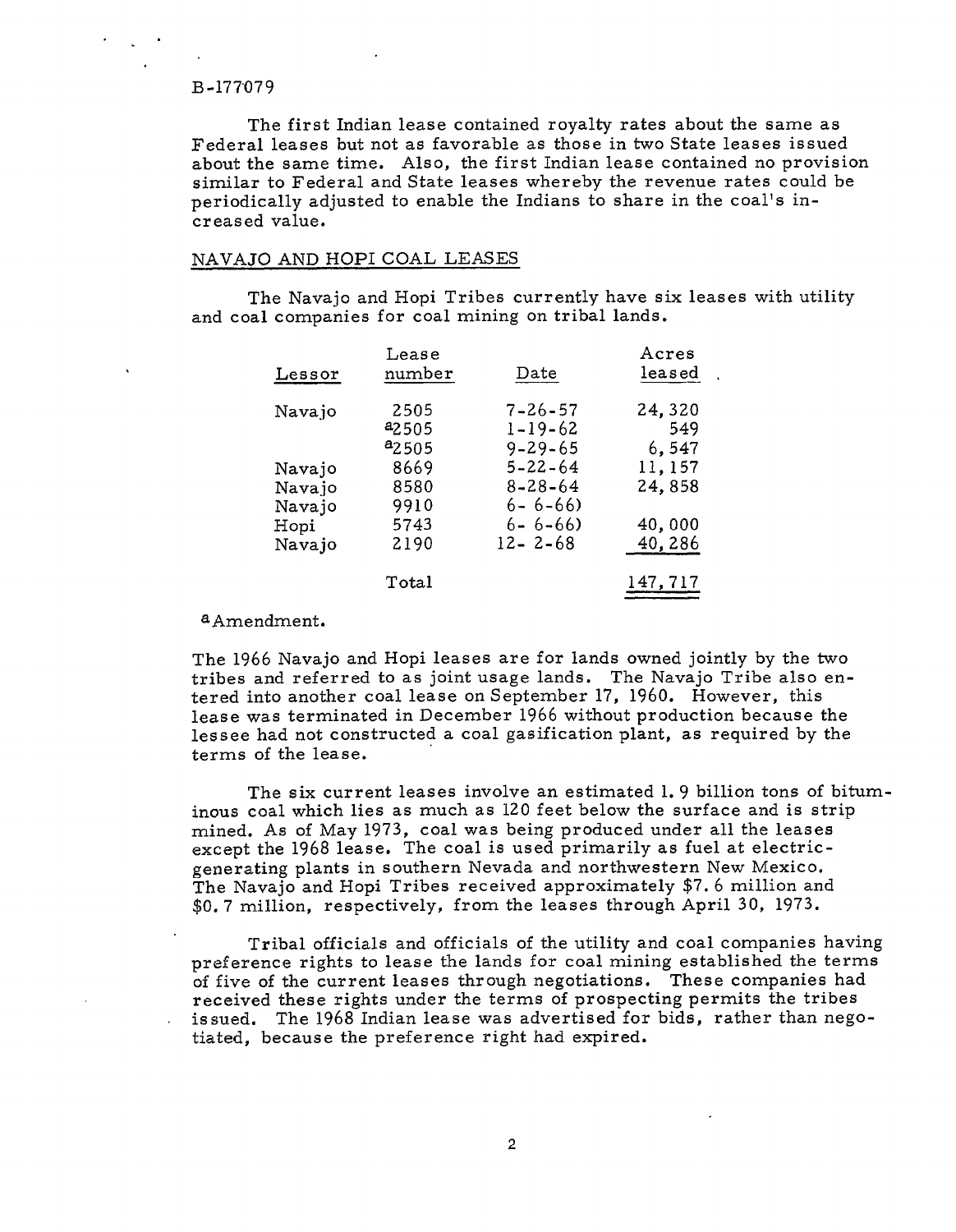The Navajo and Hopi Tribes received technical and scientific support from USGS and legal support from BIA during negotiation and advertising activities for leasing their lands. As Federal regulations required, BIA approved all leases prior to their execution.

# LEASE PROVISIONS

The coal leases we reviewed contained revenue provisions, and most of them provided for periodically adjusting revenue rates. In addition, the Navajo and Hopi leases give priority rights of employment to members of the respective tribes. We compared the provisions of the Indian leases with those of leases is sued during the same period for strip mining coal on Federal, State, and private lands.

## Revenue provisions

The leases we reviewed contained two types of revenue provisions- for production and nonproduction revenues. The lessor of the land receives production revenues (royalties) once mining operations begin. Royalties are usually expressed in cents per ton of coal mined or sold. The lessor receives nonproduction revenues (rents) yearly, in advance, regardless of whether mining operations are being conducted. Rents are usually expressed in dollars per acre of land leased.

Most leases also provide that all or a portion of the yearly rental be credited toward royalties. Thus the lessor receives royalties only after production has been sufficient to generate royalties which exceed the rent paid in advance. Some leases provide that current-year rents be credited only to current-year royalties, whereas other leases provide that rents paid in previous years be credited to current-year royalties only to the extent they have not been applied.

Because mining under three of the six leases generated yearly royalties that exceeded rents and because we believe this will occur for the other three leases when full-scale mining begins, the rental rates, in our opinion, are not significant factors to consider in comparing revenue provisions.

# Factors considered in establishing royalty rates

According to USGS officials, royalty rates for coal leases on Federal lands before February 1971 were established on an individual-lease basis after considering such factors as coal quality, mining and transportation costs, and required reclamation work. Although we considered such factors, royalty rates were usually standard for a particular State or geographic area. USGS officials told us that coal deposits within a particular State or geographic area were usually similar in terms of quality and ease of mining and that therefore royalty rates tended to be equal, They also said that deviations from the standard rate resulted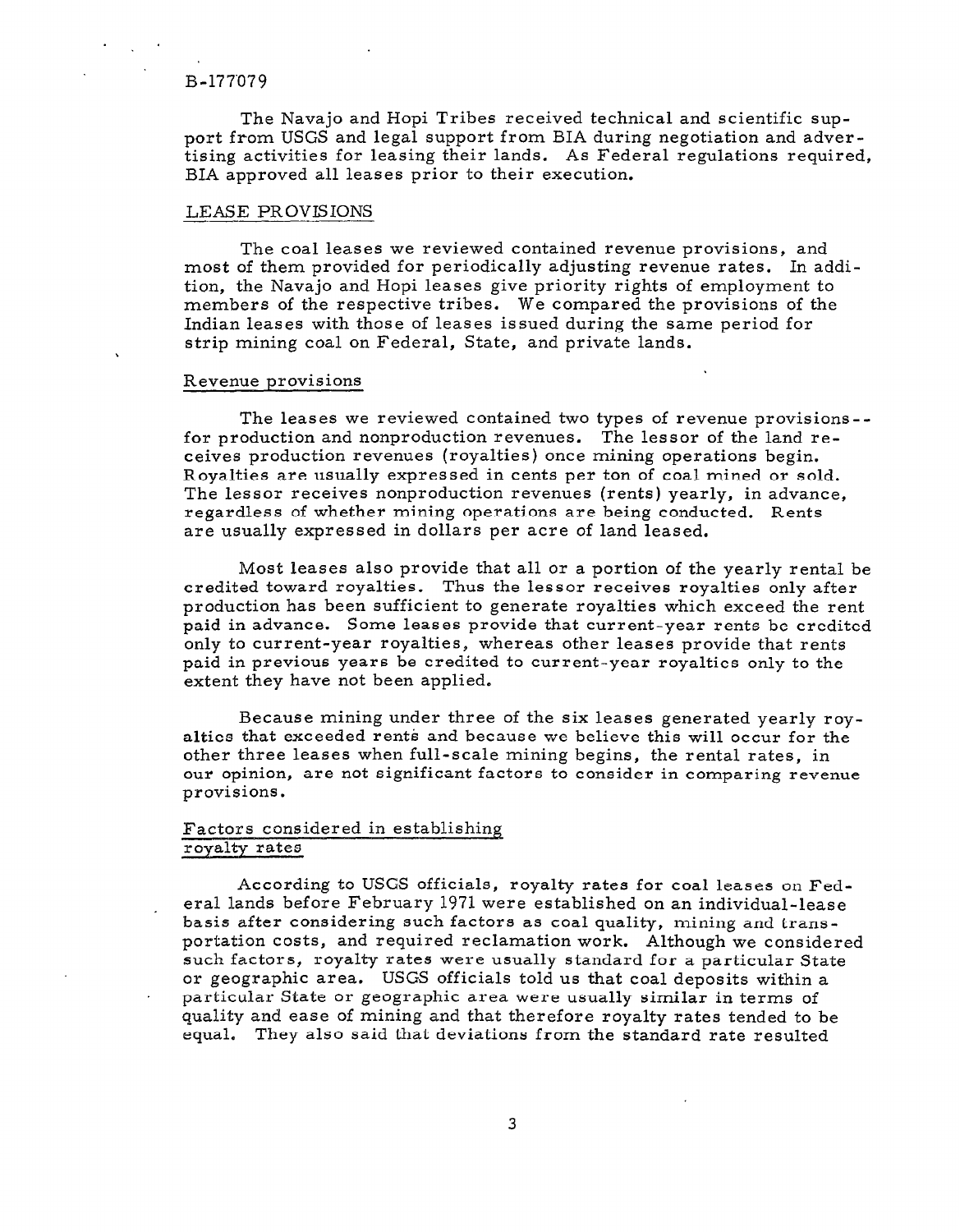when the coal quality varied significantly or when the coal was particulariy difficult to mine.

For six leases the quality or accessibility of the coal affected the royalty rates. The rates for four Federal leases in New Mexico were \$0.025 a ton lower than the prevailing Federal rate and the rates for the two Navajo 1964 leases were at least \$0.025 a ton higher than the prevailing Federal rate. USGS officials told us that the rates for the Federal leases were lower because the quality of the coal was below average for New Mexico or because the coal was difficult to mine. They also said that the Navajo royalty rates were higher than the Federal rate because the coal was of high quality.

Royalty rates on State lands also are usually standard but are generally lower than the Federal royalty rate for that State.

Coal company officials told us that royalty rates on private lands were negotiated but that the coal companies' goal was the prevailing rate for Federal- or State-owned land. They also said that, once a higher rate was negotiated on a particular private lease, a precedent was et rate was hegotiated on a particular private fease, a precedent was set which became

In February 1971 USGS established a new method for computing in Federal provides established a new method for computing royalties for Federal coal leases. The method provides that royalties for leases be computed on the basis of a percentage of the coal's selling price. A USGS official told us that the new method attempted to consider the cost of extracting coal by providing for low royalty rates for coal which was costly to mine and higher rates for coal which was less costly to mine. We believe that the new method is an improvement over the previous method.

Enclosure I is a comparison of the royalty rates for the six Navajo and Hopi leases with the rates for 86 Federal and State leases in Colorado, New Mexico, and Utah. There are no coal-mining leases in Arizona other than the Indian leases. Although we reviewed the royalty rates for private leases, we did not include these rates in our comparison because the coal-mining companies considered these rates proprietary information.

The royalty rate for the 1957 Navajo lease was the same as the royalty rates for Federal leases but less than the royalty rates for leases on State lands at about the same time. The \$0.15-a-ton royalty rate for the 1957 lease was the same as the royalty rates for two 1958 Federal leases in Colorado; however, the royalty rates for the two 1958 leases of State land in Colorado were \$0.2316 a ton and \$0.25 a ton, respectively; both of which were higher than the royalty rates for the 1957 Navajo lease and the two 1958 Federal leases.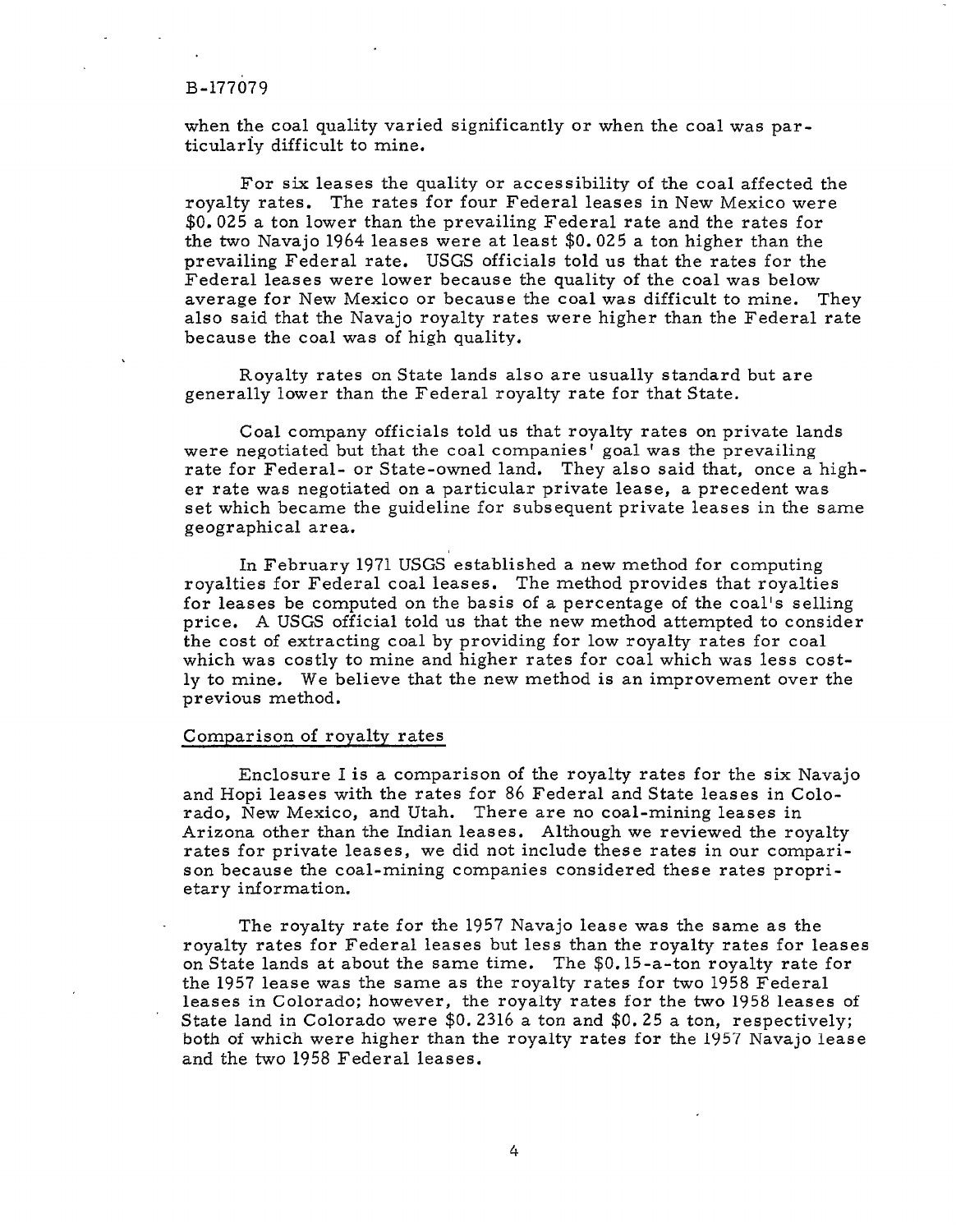The royalty rate in the 1962 amendment to the 1957 Navajo lease, which added 549 acres to the lease, was \$0.15 a ton. Rates for Federal leases issued the same year were \$0.15 a ton and \$0.175 a ton, respectively, Leases issued by two States specified minimum rates of \$0.15 a ton and maximum rates of 5 percent of the coal's selling price or the prevailing Federal rate in the State, whichever was higher.

The royalty rate for the 1965 amendment to the 1957 Navajo lease, which added 6,547 acres to the lease, was \$0.20 a ton. The royalty rates for Federal leases issued the same year were \$0.175 a ton and increased to \$0.20 a ton after 10 years. State rates were the higher of \$0.15 a ton or 5 percent of the coal's selling price.

The royalty rates for the five Navajo and Hopi leases issued in 1964, 1966, and 1968 were higher than those of the non-Indian leases.

## Adjustment provisions

The Mineral Lands Leasing Act (30 U.S.C. 181) requires that coal leases on Federal lands be issued for indeterminate terms, subject, at 20-year intervals, to such adjustment of terms and conditions as the Secretary of the Interior may determine. Indian leases, however. are not subject to the act's adjustment provisions.

All Federal leases and most State leases we reviewed contained adjustment provisions. Private leases, however, generally do not contain such provisions.

Two of the six Navajo and Hopi leases provide that the Secretary of the Interior may periodically adjust royalty rates. One of the two leases provides that the royalty rate be adjusted after the first 20 years and every 10 years thereafter. The second lease provides for adjusting the royalty rate every 10 years.

Three of the four Navajo and Hopi leases that do not provide for periodically adjusting the royalty rates do, however, provide for increasing royalties to the tribes as the selling price of coal rises. For example, one of the 1964 Navajo leases provides that, if the selling price of a ton of coal is below \$4, the royalty rate will be \$0.25 a ton; if the selling price of coal is between \$4 and \$4. 99, the royalty rate will be \$0. 30 a ton; and, if the selling price of coal is \$5 or over, the royalty rate will be \$0. 375. Also, the two 1966 leases provide that the royalty rate will be \$0.25 a ton or 6. 67 percent of the selling price of coal, whichever is higher. The royalty provisions of these leases thus mitigate, to some extent, the lack of adjustment provisions.

The 1957 Navajo lease and its two amendments do not provide for periodical ly adjusting the royalties of the royalties to reduce the royalties to the royalties to the royalties to periodically adjusting the troyancy rates of for increasing the troyantes to the tribe as coal's selling price increases. Therefore the tribe may not be able to have the royalty rates adjusted for increases in coal's value.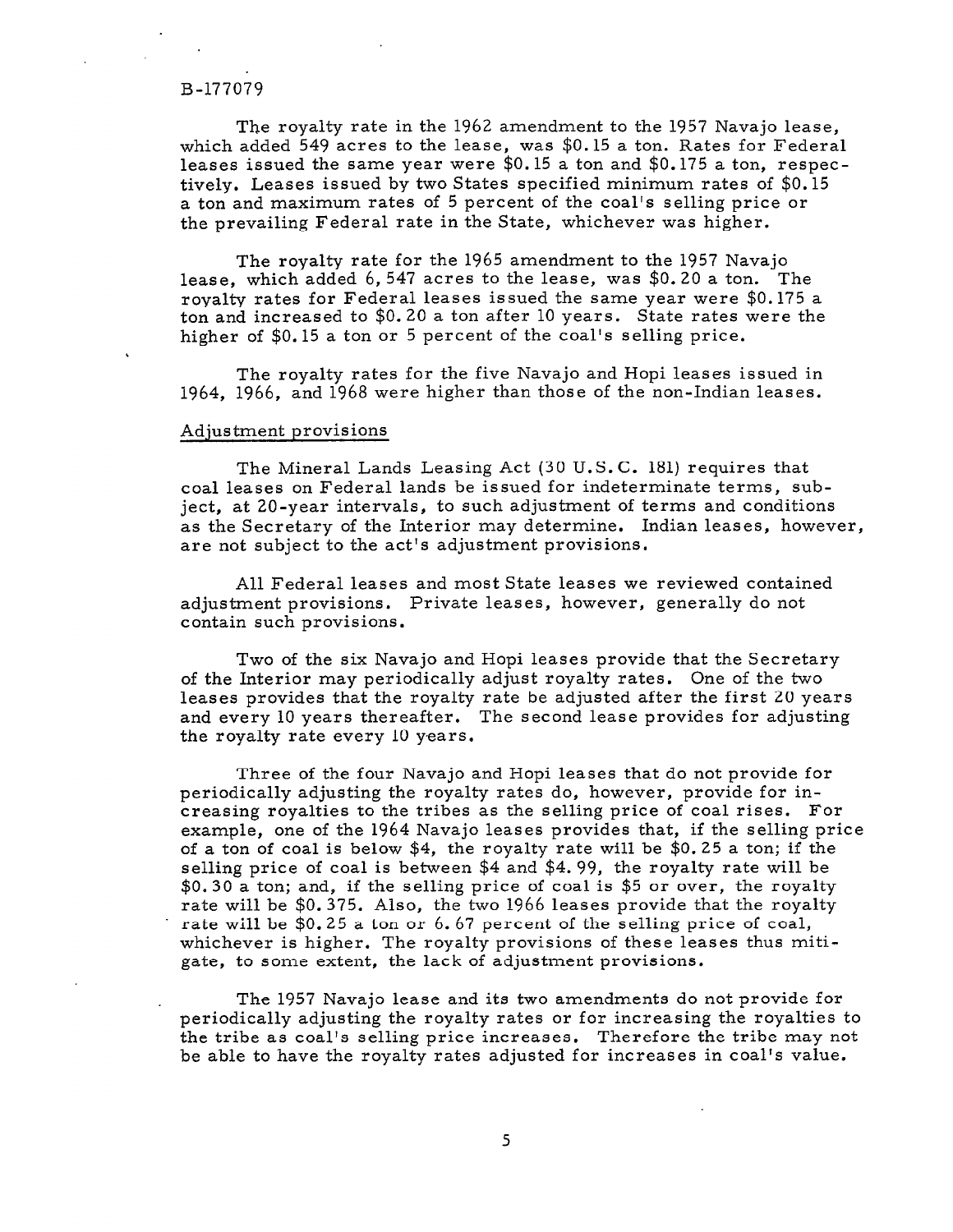In March 1957 BIA. gave USGS a copy of the proposed 1957 Navajo coal lease and requested USGS's comments. The proposed lease represented the results of conferences among representatives of BIA, the Navajo Tribe, and the coal-mining company.

In a March 18, 1957, memorandum to the Commissioner of BIA, the Director of USGS recommended that BIA consider modifying the lease to (1) decrease the lease acres from 24,320 to a smaller number of acres to prevent the coal company from holding such large acreage without development or need, (2) require the coal company to pay a minimum of \$1 an acre as a bonus, and (3) provide for coal and byproduct royalty-rate adjustments at reasonable intervals.

On April 10, 1957, the Commissioner of BIA forwarded the proposed lease to the Navajo Area Director for presentation to tribal and to coal company representatives. The Commissioner said that the terms of the proposed lease had been agreed upon by BIA, the attorney for the Navajo Tribe, and the attorney for the coal company. He further said that the USGS recommendations had been discussed and reshot bald and die obes for the first model ned book dibedbood. Solved at comerences with these and coal company representatives The lease, signed on July 26, 1957, did not reflect any of the changes USGS recommended.

BIA lease files do not document whether BIA considered the USGS platies are reasons for the recommendations for the recommendations of  $\alpha$ recommendations or the reasons for BIA's not accepting the recommendations. BIA officials could not give us documentation concerning this matter. They said they did not know why the USGS recommendations had not been accepted because BIA no longer employed the officials involved in approving the lease. The BIA officials also agreed that the lack of an adjustment provision in the 1957 Navajo lease was not favorable to the tribe and they said that they did not know why an adjustment provision was not considered when the 1957 lease was amended in 1962<br>and in 1965.

All the Navajo and Hopi leases contain employment preference provisions whereby the lessees are to  $(1)$  employ Indians in all positions for which they are qualified and to pay them the prevailing wages,  $(2)$ use the services of Indian contractors whenever feasible, and (3) make a special effort to work Indians into skilled, technical, and other higher level jobs connected with the lessee's operations under the leases. Such employment provisions offer an opportunity for substantial benefits to the tribes.

Officials of  $l$  company said that about 80 percent, or 105, of its employees engaged in mining operations under its lease were Indians. Officials of another company said that  $10$  of 30 employees engaged in mining operations under its lease were Indians and that, when mining operations were expanded, they planned to have Indians in 75 to 80 percent of the jobs.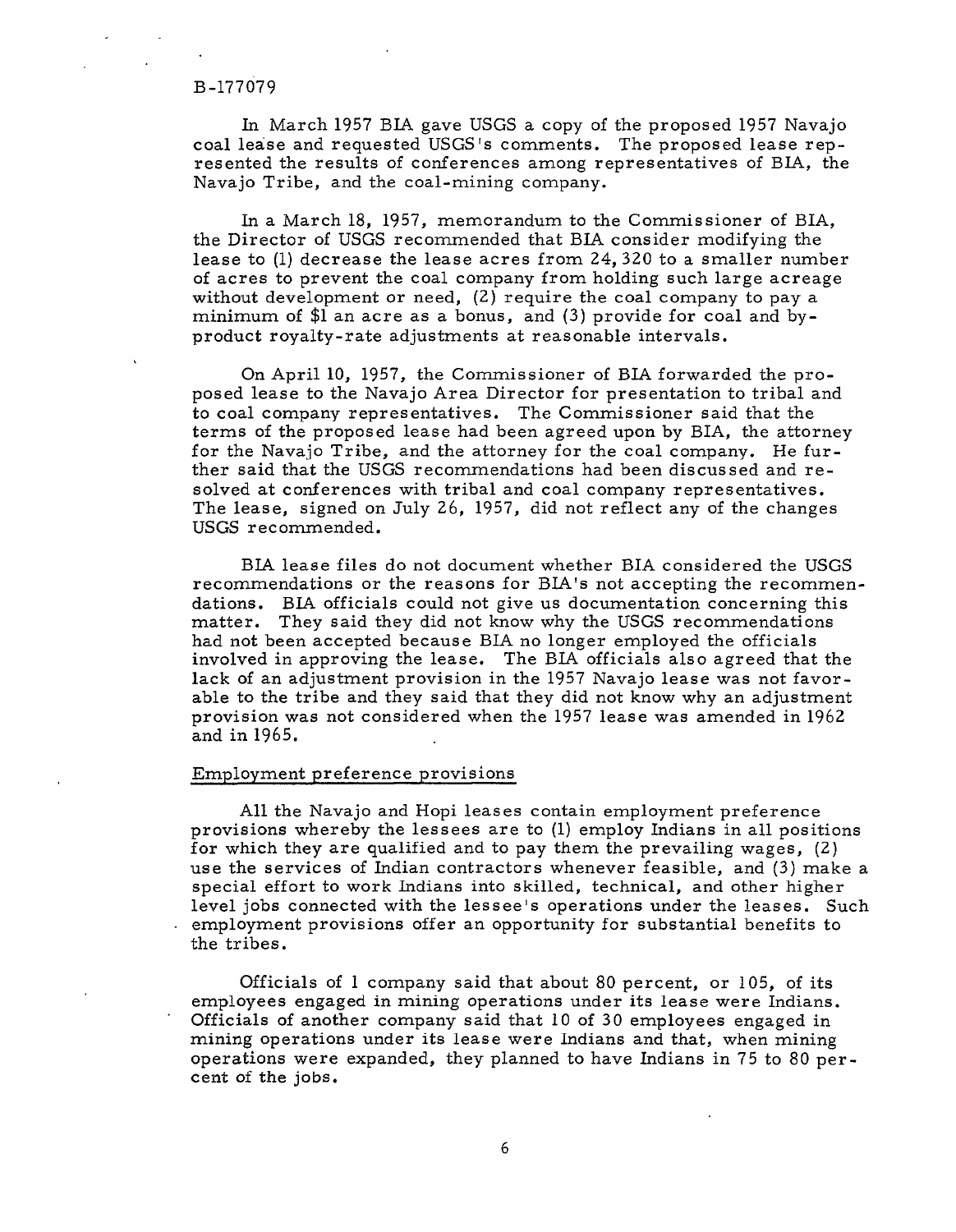# TRIBAL OFFICIALS' EVALUATION OF LEASE PROVISIONS

Tribal officials told us that they believed the provisions of the Indian leases were equitable at the time of negotiation, but that the lease revenue provisions currently may not be adequate in light of the energy crisis and the increased demand for coal. Navajo tribal officials further said that they were concerned about the lack of adjustment provisions in some of the leases and the 10- to 20-year adjustment periods in the remaining leases. They would prefer provisions for adjusting rental and royalty rates every 5 years, and they have begun exploring the possibility of inserting such provisions in all the leases.

The vice chairman of the Navajo Tribe said that the tribe's objective was to obtain a majority ownership interest in future mining ventures on the reservation. He stated that the tribe would benefit from the increased control of mining operations and resultant income and would not have to rely solely on coal royalties. The vice chairman further said that the tribe did not plan to enter into additional coal leases with private coal and utility companies unless it obtained a majority ownership interest in all the mining operations.

#### CONCLUSION

We believe that the provisions of the Navajo and Hopi coal leases, except those of the 1957 Navajo lease and its 1962 and 1965 amendments, are as good as or better than the provisions of most Federal, State, and private coal leases issued during the same period. Because the 1957 Navajo lease and its 1962 and 1965 amendments do not provide for periodically adjusting royalty rates, the tribe will not be able to share in the increased value of its coal resources if the demand for coal increases and if the selling price of coal rises.

# AGENCY COMMENTS

In its letter of November 16, 1973 (see enc. II), commenting on our report, the Department of the Interior said that it was pleased that the provisions of five of the six Indian leases we reviewed were as good as or better than the provisions of most Federal, State, and private coal leases issued during the same period.

The Department said also that it was aware the 1957 Navajo lease . and its 1962 and 1965 amendments did not provide for periodically adjusting royalty rates, but that if, in the future, both the lessor and the lessee were to agree to open the lease terms for modification, the Department planned to request reconsideration of the royalty rates and . to provide for periodically adjusting the royalty rate. The Department stated further that it would recommend to tribal officials that all future tribal coal leases provide for computing royalties on the basis of the selling price of the coal when it is favorable to the tribal interests.